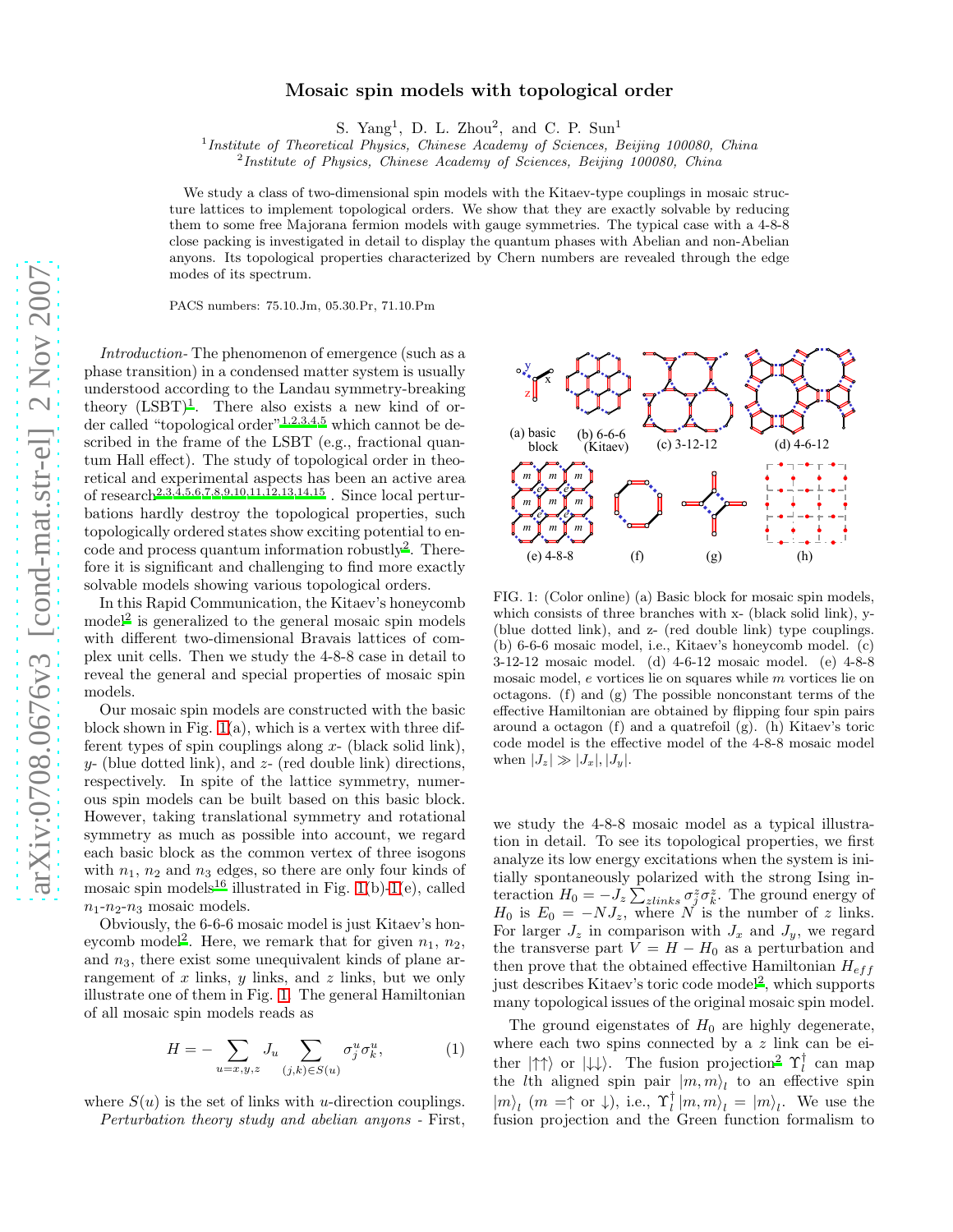calculate the effective Hamiltonian  $H_{eff} = \sum_{l=0}^{\infty} H_{ef}^{(l)}$ ef f  $= E_0 + \Upsilon^{\dagger} V [1 + G_0 (E_0) + G_0 (E_0) V G_0 (E_0)] V \Upsilon + \cdots$ where  $G_0(E_0) = (E_0 - H_0)^{-1}$ . We first obtain the constant zeroth order one, the vanishing first order and third order ones. Here, each terms  $\sigma^x_j \sigma^x_k$  or  $\sigma^y_j \sigma^y_k$  in V flips two spins, increasing the energy by  $4J_z$ . Up to the second order perturbation, one  $V$  flips two spins and the other  $V$ flips them back, giving  $H_{eff}^{(2)} = -N(J_x^2 + J_y^2)/(4J_z)$  as a constant. As shown in Figs.  $1(f)$  and  $1(g)$ , we take two  $\sigma_j^x \sigma_k^x$  and two  $\sigma_j^y \sigma_k^y$  from four V around one octagon or one quatrefoil in a particular order. Taking all the  $2 \times 4! = 48$  possible cases into account, we obtain the fourth order effective Hamiltonian

<span id="page-1-0"></span>
$$
H_{eff}^{(4)} = -\frac{J_x^2 J_y^2}{16 J_z^3} (5 \sum_O \sigma_l^y \sigma_r^y \sigma_u^y \sigma_d^y + \sum_Q \sigma_l^z \sigma_r^z \sigma_u^z \sigma_d^z), \quad (2)
$$

where the constant term was dropped, O and Q represent the octagon and quatrefoil in the two-dimensional (2D) lattice. Up to a unitary transformation for spin rotation  $\sigma^y \to \sigma^z$ ,  $\sigma^z \to \sigma^x$ ,  $\sigma^x \to \sigma^y$ , the above Hamil-tonian represents the Kitaev's toric code model<sup>[2](#page-3-1)</sup>. Thus the above fusion projection constructs a new Bravais lattice illustrated in Fig. [1\(](#page-0-0)h) with the effective spins laying on its links. Considering Kitaev model [\(2\)](#page-1-0) possesses rich topological features characterized by  $m$  and  $e$  anyons, we conclude that  $m$  particles live on octagons while  $e$ particles live on squares in our model with original spin representation.

Majorana fermion mapping with  $\mathbb{Z}_2$ -gauge symmetry - The 4-8-8 mosaic model consists of four equivalent simple sublattices, and a unit cell [see the green rhombus tablet in Fig.  $2(a)$  contains each of four kinds of vortices referred to as  $1, 2, 3$ , and 4. According to Kitae[v](#page-3-1)<sup>2</sup>, we use the Majorana fermion operators to represent Pauli operators as  $\sigma^x = ib^x c$ ,  $\sigma^y = ib^y c$ , and  $\sigma^z = ib^z c$ , where Majorana operators  $b^x, b^y, b^z$ , and c satisfy  $\alpha^2 = 1$ ,  $\alpha\beta =$  $-\beta\alpha$  for  $\alpha, \beta \in \{b^x, b^y, b^z, c\}$  and  $\alpha \neq \beta$ . Then, the Hamiltonian [\(1\)](#page-0-1) can be rewritten as  $H = \sum_{j,k} \frac{1}{2} G_{jk} c_j c_k$ , where the operator-valued coupling  $G_{jk} \equiv iJ_u Z_{jk}$  (u =  $x, y, z$ ) if  $(j, k) \in S(u)$ ;  $G_{jk} = 0$  when  $(j, k) \notin S(u)$ . Here, a link  $(j, k)$  determines a type of coupling  $u = u(j, k)$ . Due to the vanishing anticommutator of  $b_j^u$  and  $b_k^u$ , we have  $Z_{jk} = -Z_{kj}$  for  $j \neq k$ .

For each site, the above-mentioned Majorana operators act on a 4D space, but the physical subspace is only 2D. Thus we need to invoke a gauge transformation of  $\mathbb{Z}_2$ group to project the extended space into the physical subspace through the projection operator  $D = b^x b^y b^z c$ :  $|\psi\rangle$  belongs to the physical subspace if and only if  $D |\psi\rangle =$  $|\psi\rangle$ . With this physical projection, some eigenstates of H can be found exactly because  $G_{ik}$  lays on the center of an Abelian algebra generated by  $Z_{jk}$  with  $[Z_{jk}, H] = 0$  and  $[Z_{jk}, Z_{ml}] = 0$ . Since  $(Z_{jk})^2 = 1, Z_{jk} = ib_j^u b_k^u$  generates a  $\mathbb{Z}_2$  group and its eigenvalues are  $z_{jk} = \pm 1$ . Therefore,  ${Z_{ik}, I|(j,k) \in S(u), u = x, y, z}$  generate the symmetry group  $\mathbb{Z}_2 \otimes \mathbb{Z}_2 \otimes \cdots \otimes \mathbb{Z}_2$  of the model; the whole Hilbert space is then decomposed according to the direct sum

of some irreducible representations, and each irreducible sector is characterized by  $\{z_{ik}|(j,k)\in S(u), u=x,y,z\},\$ i.e., the directions shown in Figs.  $2(a)-2(c)$  $2(a)-2(c)$  $2(a)-2(c)$ .

Obviously, in each irreducible representation space, we can reduce the Hamiltonian [\(1\)](#page-0-1) into a quadratic form, which represents an effective Hamiltonian of free fermions for a given vortex arrangement. To characterize the vortex configuration, we introduce square and octagon plaquette operators  $W_p^{(4)} = \sigma_1^z \sigma_2^z \sigma_3^z \sigma_4^z$  and  $W_p^{(8)} =$ σ<sup>y</sup> σ<sup>y</sup> σ<sup>x</sup><sub>3</sub>σ<sup>x</sup><sub>4</sub>σ<sup>y</sup><sub>5</sub>σ<sup>y</sup><sub>6</sub>σ<sup>x</sup><sub>7</sub>σ<sup>x</sup><sub>8</sub> or

$$
W_p^{(4)} = -\prod_{(j,k)\in\partial p(4)} Z_{jk}, W_p^{(8)} = -\prod_{(j,k)\in\partial p(8)} Z_{jk}, \quad (3)
$$

where  $\partial p(4)$  and  $\partial p(8)$  represent the sets of boundary links of square and octagon plaquettes with label  $p$ ; the  $(j, k)$  links are ordered clockwise around the plaquette. The operators  $W_p^{(j)}$   $(j = 4, 8)$  commute with each other,  $W_p^{(j)}$ ,  $H$  = 0,  $W_p^{(4)2} = W_p^{(8)2} = I$ , and thus each plaquette operator has two eigenvalues  $w_p = \pm 1$ . A plaquette with  $w_p = 1$  is a vortex-free plaquette while  $w_p = -1$ corresponds to a vortex. In the following we will show that different arrangements of vortices result in different phase graphs and different energy spectrums.

4-8-8 mosaic model in different vortex-occupied sec $tors$  - Let us denote the site index  $i$  in detail by  $(s, \lambda)$ , where s refers to a unit cell, and  $\lambda$  to a position type inside the cell. The Hamiltonian then reads  $H = \sum_{s,\lambda,t,\mu} G_{s\lambda,t\mu} c_{s\lambda} c_{t\mu}/2$ . Due to the translational invariance of the lattice along the unit direction vectors  $\mathbf{n}_1 = (1,0)$ ,  $\mathbf{n}_2 = (0,1)$ ,  $G_{s\lambda,t\mu}$  actually depends on  $\lambda, \mu$  and  $t - s$ , and thus  $\exp[i\mathbf{q} \cdot (\mathbf{r}_t - \mathbf{r}_s)] G_{s\lambda, t\mu}$  =  $\exp(i\mathbf{q}\cdot\mathbf{r}_t) G_{0\lambda,t\mu}$ . To study the spectral structure of the system, we invoke the generic fermion operator  $a_{\mathbf{q},\mu}$  $=\sum_{t} e^{i\mathbf{q}\cdot\mathbf{r}_{t}} c_{t\mu}/\sqrt{2N}$  where N is the total number of the unit cells and  $a_{\mathbf{p},\mu}a_{\mathbf{q},\lambda}^{\dagger} + a_{\mathbf{q},\lambda}^{\dagger}a_{\mathbf{p},\mu} = \delta_{\mathbf{p}\mathbf{q}}\delta_{\mu\lambda}$ .  $\widetilde{G}_{\lambda\mu}(\mathbf{q})$ is the Fourier transformation of  $G_{0\lambda,t\mu}$ . In the momentum space, the fermion representation of the Hamiltonian reads

$$
H = \frac{1}{2} \sum_{\mathbf{q}} A_{\mathbf{q}}^{\dagger} \widetilde{G}(\mathbf{q}) A_{\mathbf{q}}.
$$
 (4)

Case I: In the vortex-free (VF) sector, we choose a particular direction  $(z_{jk} = +1 \text{ or } -1)$  for each link [see Fig.  $2(a)$ ], so that translational symmetry holds and  $w_p^{(4)} = w_p^{(8)} = 1$  for all plaquettes. Since  $A_{\mathbf{q}}^{\dagger} =$  $(a_{\mathbf{q},1}^{\dagger}, a_{\mathbf{q},2}^{\dagger}, a_{\mathbf{q},3}^{\dagger}, a_{\mathbf{q},4}^{\dagger}),$  we have the  $4 \times 4$  spectral matrix  $\widetilde{G}(\mathbf{q}) = \widetilde{G}_{VF}$  or

$$
\widetilde{G}_{VF} = \begin{pmatrix} J_x \sigma^y & -iJ_y \sigma^x + iJ_z \alpha \\ iJ_y \sigma^x - iJ_z \alpha^\dagger & J_x \sigma^y \end{pmatrix}, \quad (5)
$$

where  $\alpha = diag.[exp(-iq_2), -exp(iq_1)], q_1 = \mathbf{q} \cdot \mathbf{n}_1, q_2 =$  $\mathbf{q} \cdot \mathbf{n}_2$ .

The single particle spectrum  $\varepsilon(\mathbf{q}) = -\varepsilon(-\mathbf{q})$  is given by the eigenvalues of the spectral matrix  $\tilde{G}(\mathbf{q})$ . An im-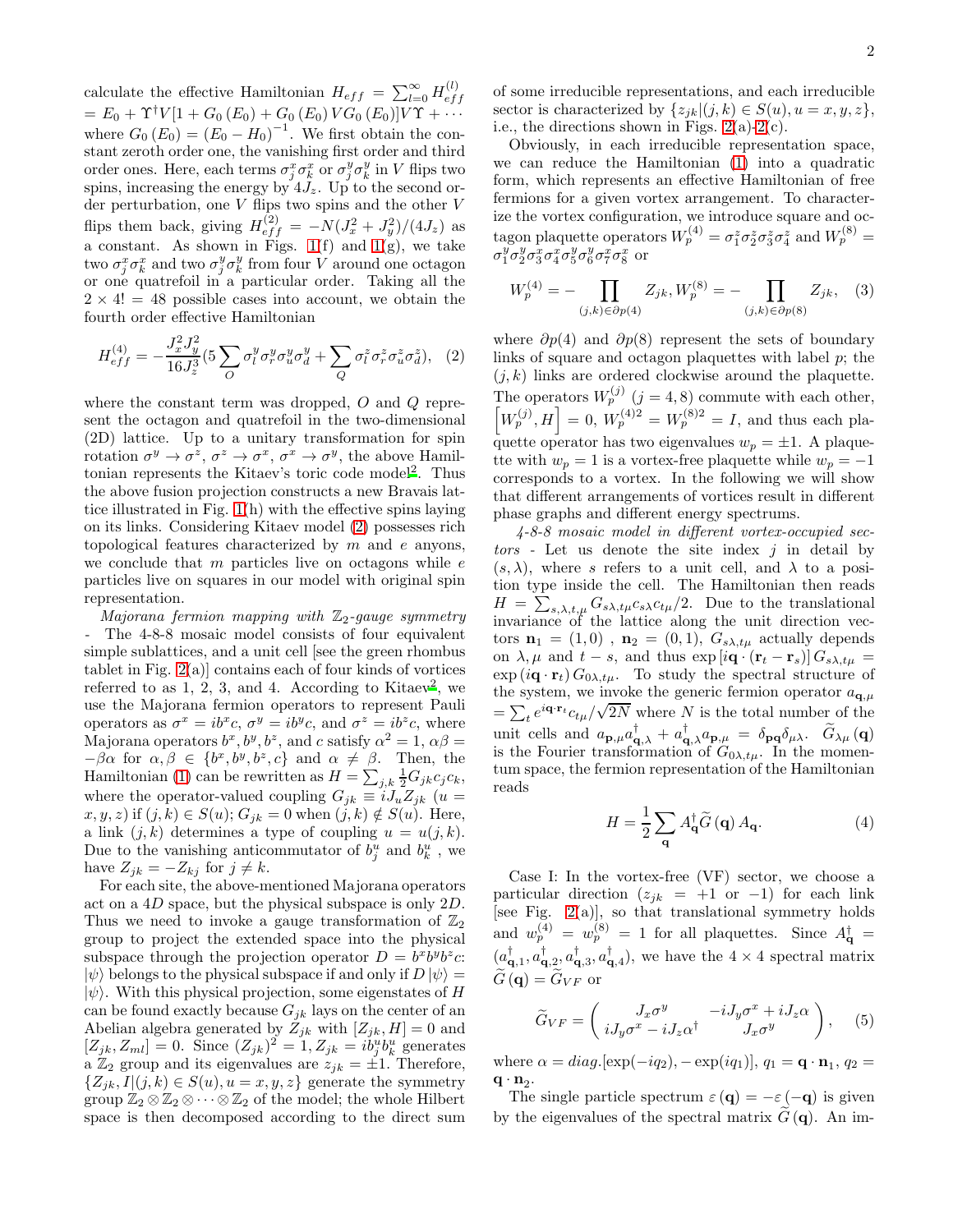

<span id="page-2-0"></span>FIG. 2: (Color online) (a)-(c) 4-8-8 mosaic spin models in (a) vortex-free (VF) sector, (b) vortex-half occupied (VHO) sector, and (c) vortex-full occupied (VFO) sector. (d)-(f) The corresponding phase graphs of the above lattices with gapless phase  $B$  and gapped phases  $A: (d) VF, (e) VHO, and (f)$ VFO.

portant property of the spectrum is whether it is gapless, i.e., whether  $\varepsilon(\mathbf{q})$  vanishes for some **q**. Obviously, the vanishing of determinant  $Det(G_{VF})$  enjoys the zero eigenvalues of  $\widetilde{G}_{VF}$ . Then the gapless condition is

$$
J_x^2 + J_y^2 = J_z^2.
$$
 (6)

As shown in Fig. [2\(](#page-2-0)d), the phase diagram of our model consists of three phases, the gapless phase  $B$ , which is actually a conical surface, distinguishing from two gapped phases  $A_z$  and  $A_{xy}$ . Since the possible zero energy degenerate points are  $(0, \pm \pi)$  and  $(\pm \pi, 0)$  in the first Brillouin zone, we choose  $J_x = J_y = 1$ ,  $J_z = \sqrt{2}$ , and  $q_1 = \pi$  to plot the profile graph of the energy spectrum with respect to  $q_2 \in [-\pi, \pi]$  in Fig. [3\(](#page-3-16)b) by solid lines. The eigenvalues of  $\tilde{G}_{VF}$  are chosen in the concourse  $\{\pm\sqrt{2}\cos(q_2/4),\}$ ±  $\sqrt{2} \sin (q_2/4)$ . Thus in the vicinity of the energy degenerate points, the low-energy excited spectrum is approximately linear. This property maybe helpful to study quantum state transfer problems<sup>[17](#page-3-17)</sup>.

Case II: We choose another particular direction for each link as shown in Fig. [2\(](#page-2-0)b), and the plaquettes with  $w_p^{(4)} = -1$  or  $w_p^{(8)} = -1$  are marked by blue shadings. In this vortex-half occupied (VHO) lattice, each unit cell contains eight kinds of sites,  $A_{\mathbf{q}}^{\dagger\prime} = (a_{\mathbf{q},1}^{\dagger}, a_{\mathbf{q},2}^{\dagger}, a_{\mathbf{q},3}^{\dagger}, a_{\mathbf{q},4}^{\dagger})$  $a_{\bf q,5}^{\dagger}, a_{\bf q,6}^{\dagger}, a_{\bf q,7}^{\dagger}, a_{\bf q,8}^{\dagger}$ , the corresponding  $8\times 8$  spectral matrix becomes

$$
\widetilde{G}_{VHO} = \begin{pmatrix}\nJ_x \sigma_y & -iJ_y \sigma_x & 0 & iJ_z e^{-i q'_2} \alpha^{\dagger} \\
iJ_y \sigma_x & J_x \sigma_y & -iJ_z \beta^{\dagger} & 0 \\
0 & iJ_z \beta & J_x \sigma_y & -iJ_y \sigma_x \\
-iJ_z e^{i q'_2} \alpha & 0 & iJ_y \sigma_x & -J_x \sigma_y\n\end{pmatrix},
$$
\n(7)

where  $\alpha = diag\left(1, -e^{-iq'_1}\right)$ ,  $\beta = diag\left(e^{-iq'_1}, -1\right)$ ,  $q'_1 =$  $\mathbf{q} \cdot \mathbf{n}'_1, q'_2 = \mathbf{q} \cdot \mathbf{n}'_2, \mathbf{n}'_1 = (1, 1), \text{ and } \mathbf{n}'_2 = (-1, 1).$  The gapless condition for VHO lattice is

$$
J_x^2 < J_y^2 + J_z^2, J_y^2 < J_x^2 + J_z^2, J_z^2 < J_x^2 + J_y^2 \tag{8}
$$

and the corresponding phase graph is plotted in Fig. [2\(](#page-2-0)e). We notice that the same phase graph has been obtained by Pachos<sup>[7](#page-3-6)</sup> for the Kitaev model.

Case III: We choose the directions of links as shown in Fig.  $2(c)$  so that the translational symmetry still holds and  $w_p^{(4)} = w_p^{(8)} = -1$  for every plaquette. The unit cell can be chosen as the same as the one in the VF sector, so do  $\alpha$ ,  $q_1$ , and  $q_2$ . Therefore

$$
\widetilde{G}_{VFO} = \begin{pmatrix} J_x \sigma^y & -iJ_y \sigma^x + iJ_z \alpha \\ iJ_y \sigma^x - iJ_z \alpha^\dagger & -J_x \sigma^y \end{pmatrix} . \tag{9}
$$

The gapless condition is found as

$$
(J_x - J_z)^2 \le J_y^2 \le (J_x + J_z)^2. \tag{10}
$$

If  $J_x, J_y, J_z \geq 0$ , we have  $J_x \leq J_y + J_z, J_y \leq J_x + J_z$ ,  $J_z \leq J_x + J_y$ . Thus in this case the phase diagram of our model is the same as that of Kitaev's honeycomb model. As shown in Fig. [2\(](#page-2-0)f), the region within the red lines labeled by  $B$  is gapless. The other three gapped phases  $A_x$ ,  $A_y$ , and  $A_z$  are algebraically distinct. However, the energy spectrum of the 4-8-8 mosaic model is more complex than that of the Kitaev model. When  $J_x = J_y = J_z = 1$  and  $q_1 = -q_2 = q$ , the eigenvalues of the single fermion are chosen in the concourse  ${-1/2 \pm \cos(q/2 + \pi/4), 1/2 \pm \cos(q/2 - \pi/4)}.$  Similarly, the different energy spectrums of mosaic spin models imply their different dynamic properties.

In order to see the stability of the ground state in the VF sector, we compare the ground energy  $E_0 =$  $-\sum_{\mathbf{g}} \varepsilon_{\mathbf{g}}/2$  of the VF lattice with that of the VHO and VFO lattice mentioned above. By choosing  $J_x$  =  $J_y = J_z = 1$ , we find the ground energy per site is  $E_{0,VF} = -0.80415, E_{0,VHO} = -0.75930, \text{ and } E_{0,VFO} =$  $-0.73631$ , so  $E_{0,VF} < E_{0,VHO} < E_{0,VFO}$ . The other cases can be studied similarly. Actually, as it was pointed out by Kitaev<sup>[2](#page-3-1)</sup>, Lieb's theorem<sup>[18](#page-3-18)</sup> ensures that the VF lattice has the lowest energy to form a ground state. In the following, we will focus on the stable VF lattice and investigate the nontrivial topological properties in the B phase.

Topological properties of B phase in the presence of magnetic field - The perturbation  $V =$  $-\sum_j (h_x \sigma_j^x + h_y \sigma_j^y + h_z \sigma_j^z)$  introduced by Kitaev<sup>[2](#page-3-1)</sup> can break the time-reversal symmetry. Then the nontrivial third-order term becomes  $H_{eff}^{(3)} = \kappa \sum_{j,k,l} (i Z_{jl} Z_{kl}) c_j c_k$ , where  $\kappa \sim h_x h_y h_z / J^2$ . As illustrated in Fig. [3\(](#page-3-16)a), the thin dashed arrows represent the effective second nearest-neighbor interactions between fermions induced by  $H_{eff}^{(3)}$ , and their directions denote the chosen gauge  $Z_{jl}Z_{kl}$ . When  $\kappa = 0.025$ , the changed profiled spectrum is figured by dashed lines in Fig. [3\(](#page-3-16)b). Therefore the system in the  $B$  phase acquires an energy gap in the presence of a magnetic field, which is helpful for protecting non-Abelian anyons.

According to Kitaev<sup>[2](#page-3-1)</sup>, the topological properties of a two-dimensional noninteracting fermion system with an